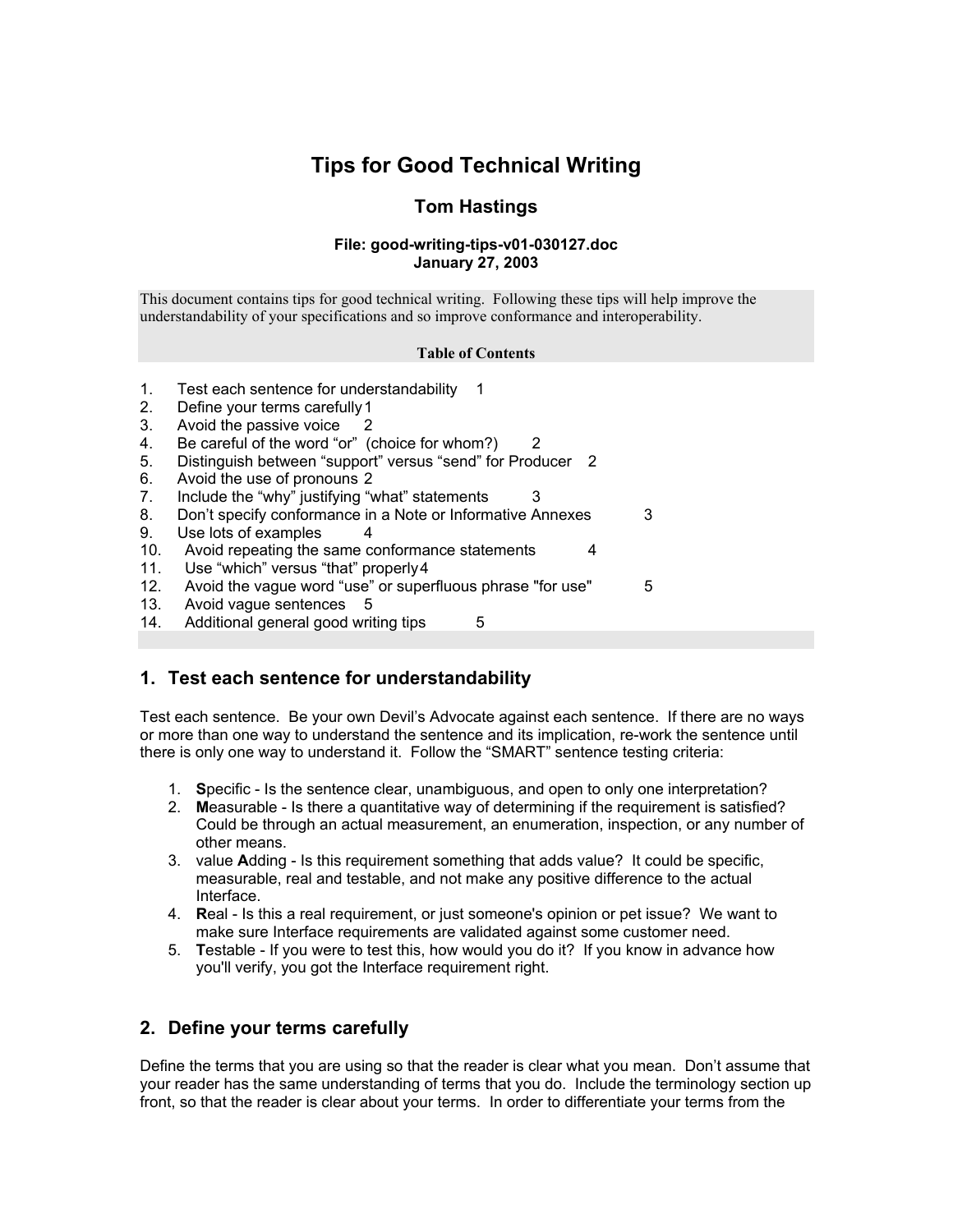<span id="page-1-0"></span>generic meanings for the same word, it is important to Capitalize the first letter of each word in your terms in order clearly indicate that you mean the word in the sense you want. When checking your sentences for ambiguity (following writing tip #[1\)](#page-0-1), try to think of all possible meanings to the words that your readers might have. If there are multiple meanings, either clarify the sentence or define a specific term and use it consistently.

Your terms SHOULD be the ones the are commonly used in the industry, rather than being different words. Some authors misguidedly use different words in order to avoid confusion with the common words. However, that makes their documents much harder to understand. Instead, use the commonly used words and define them in your terminology section with the specialized meaning that you want. For example, the work "attribute" is commonly used to indicate a named feature of an object with a data type and one or more values. You SHOULD define Attribute in your specification and define exactly what it means in your specification, possibly saying how it differs from that term used in other contexts. If necessary, you can put an adjective as part of your term or in front of the other usage, if you have to use it in your specification. For example, XML uses the term attribute in a specialized way as part of an XML tag with the syntax: attributename = value1 value2. If you need to refer to the XML attribute and attributes in your speciation, define XML Attribute and Attribute as two distinct terms in your terminology section, rather than introducing some other term for your Attribute.

## **3. Avoid the passive voice**

Avoid the passive voice. This tip is a special case of tip #[1](#page-0-1) . That is, instead of writing: "The job is deleted" you should write: "The server deletes the job", which is more specific and absolutely necessary for a specification that talks about both a Producer (client) and a Consumer (server). Otherwise, a reader could misunderstand and think that it was the client that deletes the job. It's even more critical when the sentence contains a conformance term, such as "The job MUST be deleted". Who MUST delete the job? The client or the server?

# **4. Be careful of the word "or" (choice for whom?)**

Be careful of the word "or". This tip is another special case of tip [#1.](#page-0-1) The word "or" means a choice for someone or something. Does it mean a choice for the implementer or for the implementation? Is it a choice for the Consumer or the Producer?

- Consider the sentence: "The Device MUST return a or b." Who gets to choose? Must the implementer support returning both and the implementation chooses which one based on circumstances, or MAY an implementer choose to always return one fixed value?
- Consider the sentence: "The Device MAY return a or b." This sentence is even worse, because it could mean that a conforming implementation doesn't have to return either value.

### **5. Distinguish between "support" versus "send" for Producer**

For Producers, clearly distinguish between "MUST support xxx", that is the Producer contains code that emits xxx across the Interface to the Consumer on some occasions, and "MUST send xxx", that is the Producer emits xxx across the Interface to the Producer on *all* occasions.

### **6. Avoid the use of pronouns**

Avoid the use of third person pronouns, such as "he", "she" "it", or "they". Instead, use the noun that is intended. Otherwise, the reader isn't sure whether the pronoun refers to the subject or object of the previous phrase or sentence. Also it slows down the reader if the reader attempts to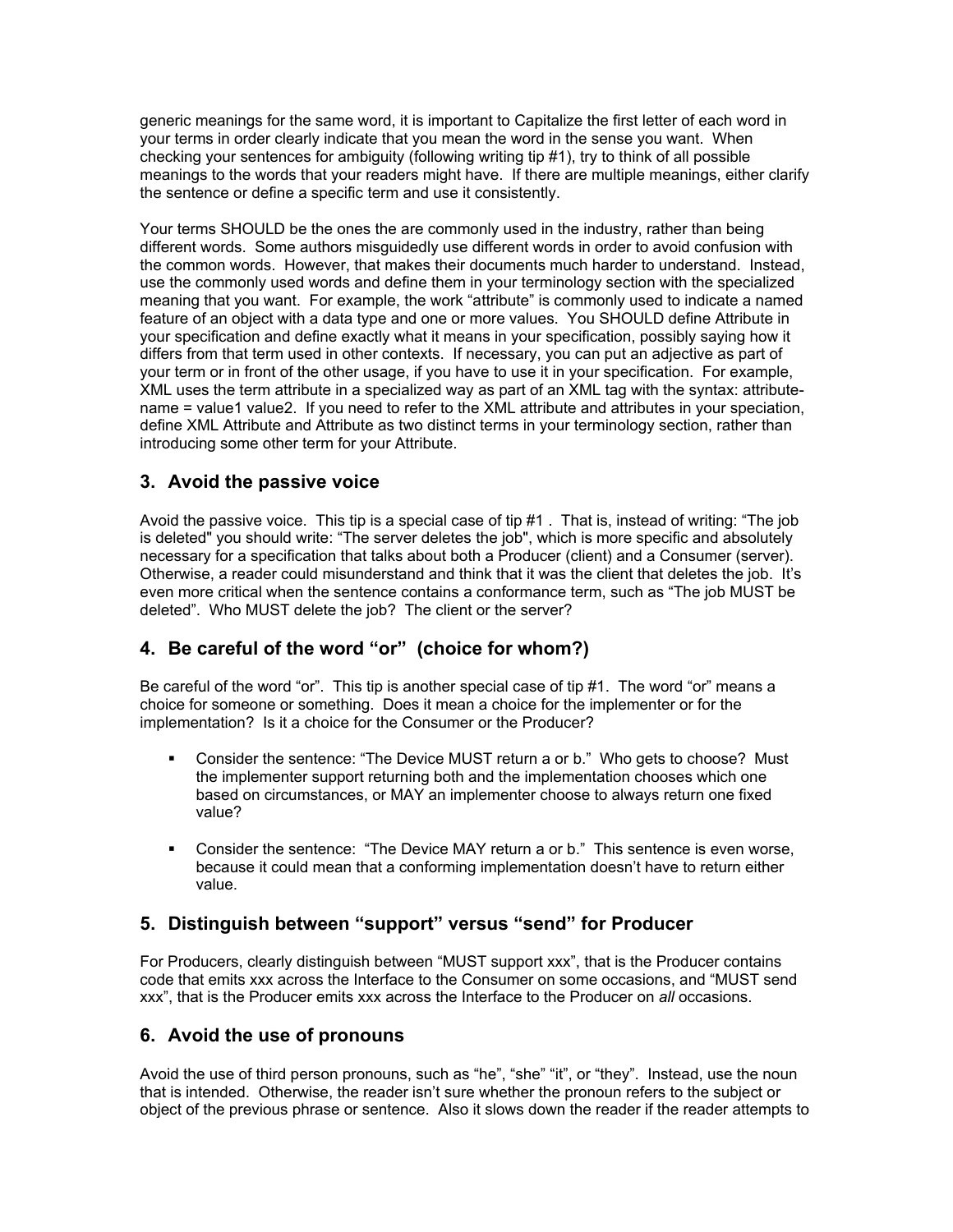<span id="page-2-0"></span>determine which you meant. For example, don't write: "Producers MUST accept all instances. They NEED NOT conform." Does "They" refer to instances or Producers? The second sentence is ambiguous and the reader is slowed down trying to figure out what you meant or worse, misinterprets the sentence. Instead, write: "Producers MUST accept all instances. Instances NEED NOT conform." As another example: "The Producer MUST shut down the Consumer. Then it MUST un-register." Who MUST un-register"? The Producer or the Consumer? Just restate the antecedent, whichever you intend the sentence to apply to, instead of using "it".

### **7. Include the "why" justifying "what" statements**

Include the "why" justifying "what" statements for all of the following reasons:

- 1. Including "why" helps the reader to understand the "what".
- 2. Also the reader is much more likely to remember the "what" and follow the standard, if they understand the "why".
- 3. Furthermore, writing down an explicit "why" forces you to reveal the reasons for such a decision. If you can't articulate a "why", perhaps you didn't have a good reason for the "what" and there are other alternatives that you should consider.
- 4. Finally, being explicit about your "why" will allow reviewers to see if they agree with your reasoning about your "what" or whether there are other better "whats".

The "why" information can be included as a phrase ("..., in order to ..."), a parenthetical remark, a "Note: ...", or information in an Informative Appendix. Some standards use the notation: "Rationale: ...", instead of "Note: ..." so that it is clear that the statement is explaining why a decision was made and isn't a conformance requirement. For example, consider the following sentence: "You MUST capitalize the first letter of each word in your terms throughout the document, so that the reader knows that you are referring to the specially defined term." This sentence explains both the "what" (capitalize) and "why" (so that the reader can distinguish the special terms from ordinary use of the words).

The following is a real world example of the mistakes that can be made because a why wasn't explicitly written down so that reviewers could consider alternatives. In IPP/1.0 we decided to make the Print-Job operation REQUIRED for Printers to support and the Create-Job operation OPTIONAL. The unspoken "why" was that Print-Job creates a single document Job and Create-Job, in combination with a separate Send-Document operation for each document, creates a multiple document Job; we all agreed not to REQUIRE Printers to support multi-document jobs. However, the down side to our IPP/1.0 decision is that the client has to send the data as part of the Print-Job operation so that if the Printer rejects the Print-Job operation, the client still winds up wasting time sending the document anyway. In IPP/1.1 we merely allowed a Printer to support Create-Job and Send-Document for single document jobs and provided a means for the client to determine whether or not additional Documents would be accepted with additional Send-Document operations for the Job. Had we written down the "why" for Print-Job being REQUIRED and Create-Job being OPTIONAL, IPP/1.0 reviewers would have pointed out the mistake allowing us to fix the problem in IPP/1.0 instead of having to wait for IPP/1.1. In fact, in order to eliminate one more interoperability problem, it would have been even better if the Create-Job was REQUIRED (as well as Print-Job). Then a client would be free to choose either Print-Job or Create-Job and interoperate with any Printer.

### **8. Don't specify conformance in a Note or Informative Annexes**

Don't use MUST, SHOULD, and MAY conformance terminology in a "Note: ...", "Rationale: ...", or Informative Annexes that is explaining the "why" of conformance statements.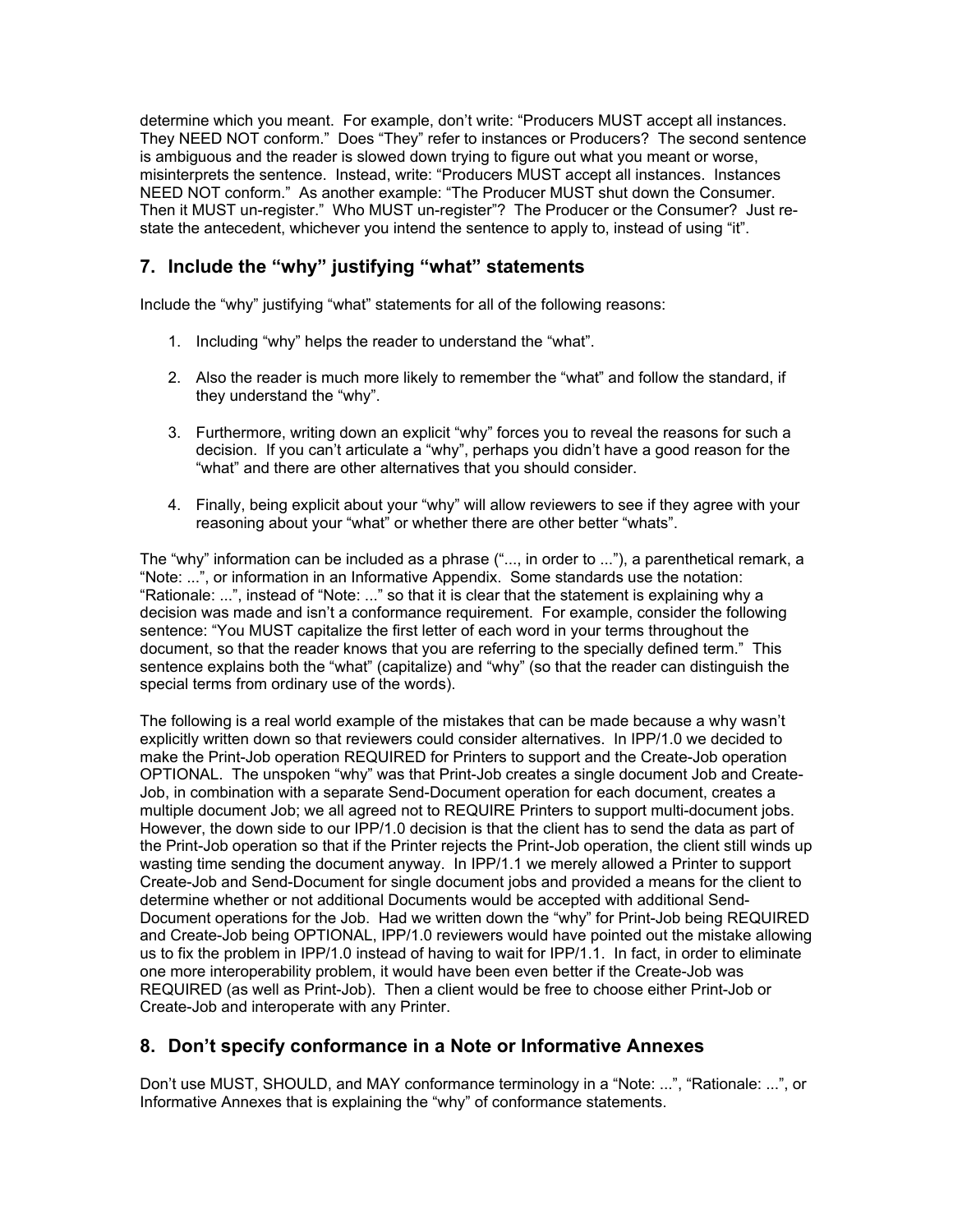#### <span id="page-3-0"></span>**9. Use lots of examples**

Use lots of examples. Examples allow your reader to test his understanding of statements. In fact, for many readers, if they cannot construct an example in their minds, they do not understand a general statement. If you give the reader an example, you are helping him along the road to understanding. Also examples help you test that your statements are understandable, rigorous, and correct. If you can't generate an example from your statement or there might be unintended examples generated from your statement, you'll know your statement needs more work.

Here's a real example where the failure to include examples resulted in misunderstanding the descriptions. The Printer MIB [RFC1759] has the following three attributes for Interpreters in the Printer:

- **prtInterpreterLangLevel**: The level of the language which this interpreter is interpreting or emulating. This might contain a value like '5e' for an interpreter which is emulating level 5e of the PCL language. It might contain '2' for an interpreter which is emulating level 2 of the PostScript language. Similarly it might contain '2' for an interpreter which is emulating level 2 of the HPGL language. [Editor's note: according to writing tip [#11 below,](#page-3-1) the Printer MIB definition should have used "that", instead of "which" every where.]
- **prtInterpreterLangVersion**: The date code or version of the language which this interpreter is interpreting or emulating.
- **prtInterpreterVersion**: The date code, version number, or other product specific information tied to this interpreter. This value is associated with the interpreter, rather than with the version of the language which is being interpreted or emulated.

The **prtInterpreterLangLevel** attribute had examples, and so is used by most implementations consistently, but **prtInterpreterLangVersion** and **prtInterpreterVersion** are used very inconsistently by various implementations, if they are used at all, since no examples were included.

#### **10. Avoid repeating the same conformance statements**

Avoid repeating the same conformance statements in various parts of the specification, since you may forget to update all occurrences, if you improve or change one occurrence of the statements. Instead, use cross-references generously to avoid repetition. Use MS-WORD cross-references, so that they will always be correct, even after sections are added or removed. If the crossreferences are inserts as a hyperlink in MS-WORD then they will also be hot links in the PDF file, if you use Adobe™ PDFMaker (which uses Distiller) rather than using PDFWriter. With hot links, the reader (whether reading the .doc or the .pdf file) will be able to jump to your cross-references.

### <span id="page-3-1"></span>**11. Use "which" versus "that" properly**

Use "which" versus "that" properly. A "which" phrase is a parenthetical clause that is giving additional information but is *not* restricting the class of items, while "that" is restricting the class of items. You can easily test whether a phrase is restrictive or non-restrictive: If removing the phrase does not affect conformance, then the phrase is a which phrase and SHOULD be set off with commas to indicate that it is a parenthetical remark. On the other hand, if removing the phrase would affect conformance, then the phrase is a that phrase and MUST NOT be set off by commas, since it is not parenthetical. For example, "A Consumer MUST reject a JDF that is nonconforming" is a proper use of "that", since not all JDFs are non-conforming. An another example, "It is important to conform to JDF, which is a new standard" is a proper use of "which", since the which clause isn't restricting the class of JDF, but refers to all instances of JDF.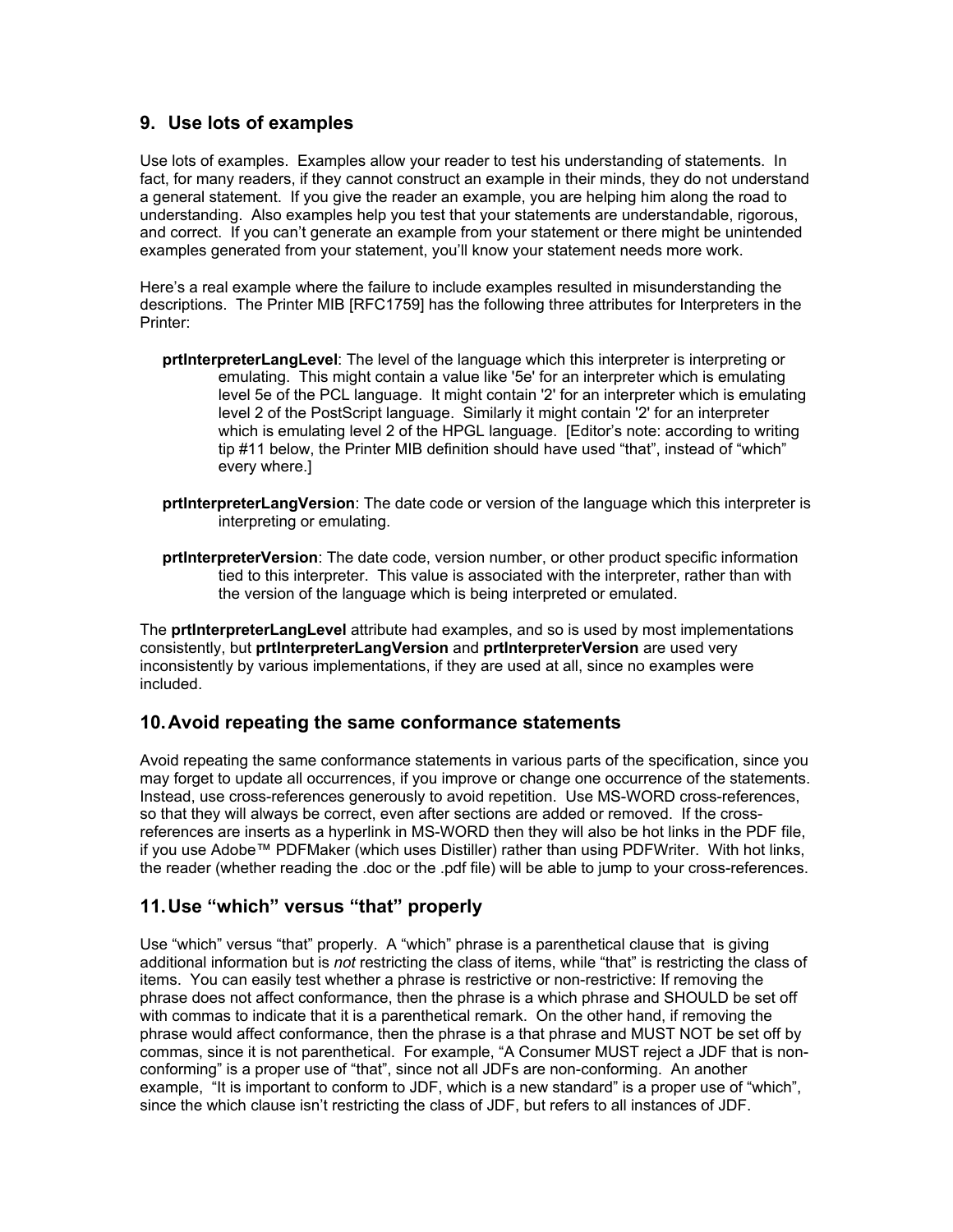#### <span id="page-4-0"></span>**12. Avoid the vague word "use" or superfluous phrase "for use"**

Avoid the vague word "use". Use an action verb, especially if it implies a direction across the Interface you are specifying, such as "send" or "include" for a Producer and "support" or "accept" for a Consumer. Bad example: The client MUST use the user's name in the request. Better example: The client MUST supply the user's name in the request.

Often the phrase "for use in" or "for use with" is superfluous. Be more specific and remove the unnecessary phrase. Bad example: This attribute is intended for use in identifying document formats that are not portable. Better example: "This attribute is intended to identify document formats that are not portable." Or even more simply: "This attribute identifies document formats that are not portable."

#### **13. Avoid vague sentences**

Avoid vague sentences. For example, instead of the following vague sentence in ISO DPA 10175: "If no distinction is specified, it is treated as both logical-and-physical." be much more specific: "If the printer-realization attribute of a print object is missing, the server that manages the print object MUST treat the print object as if the printer-realization attribute has the value "logicaland-physical."

#### **14. Additional general good writing tips**

- 1. Avoid long sentences. When in doubt, break it up.
- 2. Don't leave out the definite and indefinite articles (the, a/an). Don't write: "The new mechanism MUST allow for subsequent addition of new members." Instead, write: The new mechanism MUST allow for *the* subsequent addition of new members.
- 3. Don't end sentences with prepositions (with, for, to, at), unless the result is really stilted. For example, don't write: "I don't like this group which you belong to." Instead, write: "I don't like this group to which you belong." On the other hand, the following is correct, but very stilted: "Ending sentences with a preposition is a practice up with which I will not put." Recasting such an awkward sentence to make it simpler is often the best solution. So instead write, "I will not put up with ending sentences with a preposition." or "I will not put up with sentences that end with a preposition."
- 4. Don't change subjects in mid paragraph.
- 5. Always spell check your specification before sending it out. Build a custom dictionary while you type, so that any special terms are included in the spell checking with the correct spelling.
- 6. Always proof-read your specification before sending it out for review.
- 7. Don't begin sentences with "This" as a noun referring to some unstated thing in the previous sentence. Only start sentences with "This" as an adjective with the noun immediately following. For example, "This section describes ..." is okay, but "This means ..." is not. Also avoid starting sentences with "There are".
- 8. Use adjectives to qualify nouns and thus be more specific. On the other hand, squeeze out excess verbiage that doesn't add any meaning; for example, question phrases like "are to be" and "is used to".